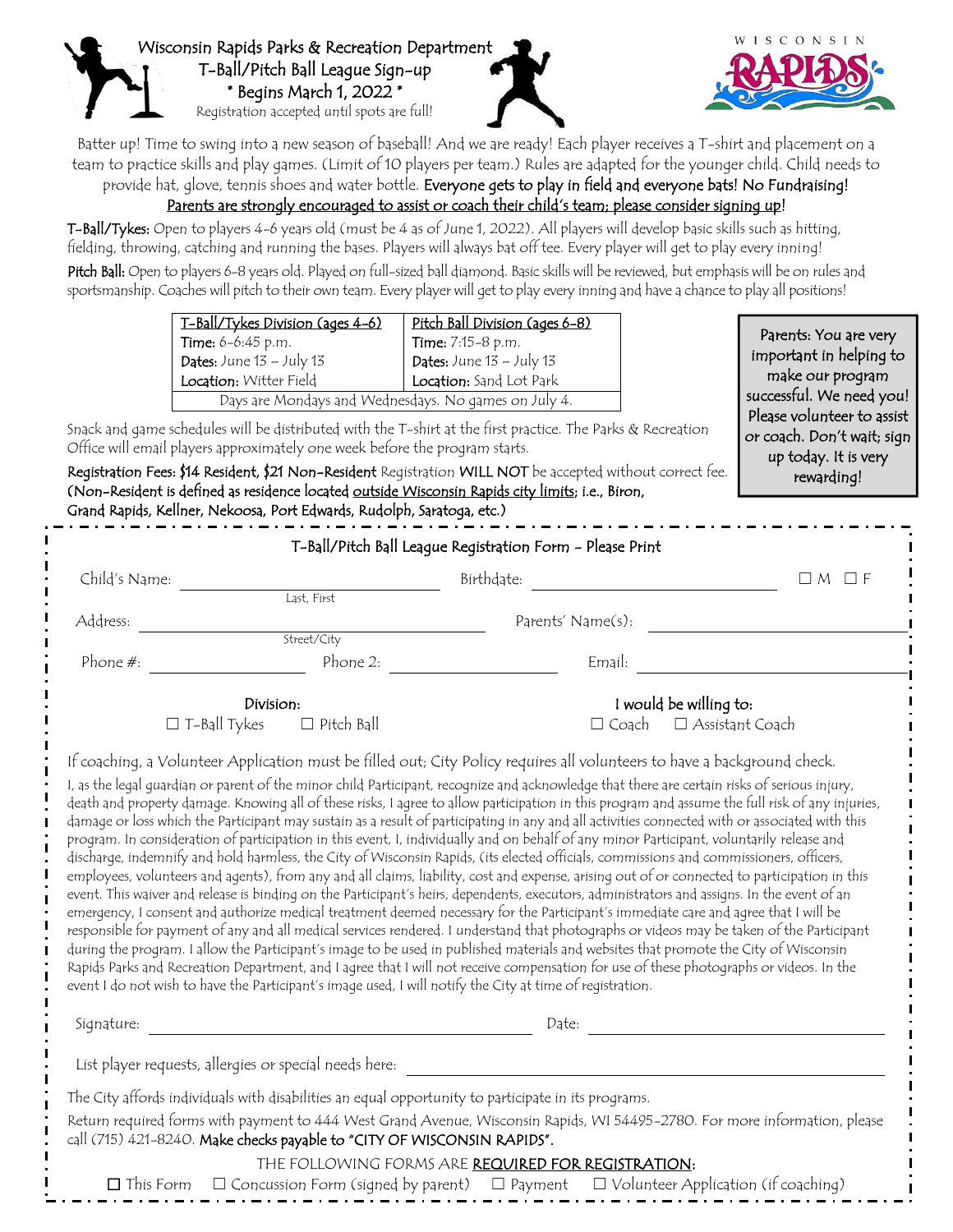# Parent & Athlete Concussion Information Sheet

#### Wisconsin Rapids Parks & Recreation, 444 West Grand Avenue, Wisconsin Rapids, WI 54495-2780 Phone: (715) 421-8240 / Website: parks.wirapids.org / Email: parksdepartment@wirapids.org

A concussion is a type of traumatic brain injury that changes the way the brain normally works. A concussion is caused by bump, blow, or jolt to the head or body that causes the head and brain to move rapidly back and forth. Even a "ding," "getting your bell rung," or what seems to be a mild bump or blow to the head can be serious.

#### Signs and Symptoms of Concussion

Signs and symptoms of concussion can show up right after the injury or may not appear or be noticed until days or weeks after the injury. If an athlete reports one or more symptoms of concussion listed below after a bump, blow, or jolt to the head or body, s/he must be kept out of play the day of the injury and until a health care professional, experienced in

- evaluating for concussion, says s/he is symptom free and it's OK to return to play.
- 

#### Signs Observed by Parents/Others Symptoms Reported by Athletes

- 
- Is confused about assignment or •
- Forgets an instruction
- Is unsure of game, score, or opponent Double or blurry vision
- 
- 
- Answers questions slowly Feeling sluggish, hazy, foggy or • Loses consciousness (even briefly)
- 
- Mood, behavior, or personality problems • Can't recall events *prior* to hit or fall • Just not "feeling right"
- Can't recall events after hit or fall
- Appears dazed or stunned Headaches or "pressure" in the head
	- Nausea or vomiting •
- Forgets an instruction Balance problems or dizziness
	-
- Moves clumsily **•** Sensitivity to noise or light
	-
	-
	- Confusion •
	-

Concussion Danger Signs

In rare cases, a dangerous blood clot may form on the brain in a person with a concussion and crowd the brain against the skull. An athlete should receive immediate medical attention if after a bump, blow, or jolt to the head or body s/he exhibits any of the following danger signs:

- One pupil larger than the other **Convulsions** or seizures
- 
- A headache that not only does not diminish, but gets worse Becomes increasingly confused, restless, or agitated
- Weakness, numbness, or decreased coordination Has unusual behavior
- 
- 

#### Why Should an Athlete Report Their Symptoms?

If an athlete has a concussion, his/her brain needs time to heal. While an athlete's brain is still healing s/he is much more likely to have another concussion. Repeat concussions can increase the time it takes to recover. In rare cases, repeat concussions in young athletes can result in brain swelling or permanent damage to their brain. They can even be fatal.

#### What Should You do if You Think an Athlete has a Concussion?

If you suspect that an athlete has a concussion, remove the athlete from play and seek medical attention. Do not try to judge the severity of the injury yourself. Keep the athlete out of play the day of the injury and until a health care professional, experienced in evaluating for concussion, says s/he is symptom-free and it's OK to return to play. Rest is key to helping an athlete recover from a concussion. Exercising or activities that involve a lot of concentration, such as studying, working on the computer, or playing video games, may cause concussion symptoms to reappear or get worse. After a concussion, returning to sports and school is a gradual process that should be carefully managed and monitored by a health care professional.

#### Parent/Guardian Agreement Statement

I have read and fully understand this information sheet regarding concussions and I agree that if it appears that my child may have sustaineda concussion or head injury that he/she is to be removed from any program activity until such time that a trained medical professional can examine him/her and approve their return to play In the activity, pursuant to Section 118.293 Wisconsin Statutes relating to concussions andother head injuries. In such case, I understand that I am to provide a written clearance from a trained medical professional for my child to return to play in the activity.

### Name of Athlete:

Sport:

As a Parent and as an Athlete it is important to recognize the signs, symptoms, and behaviors of concussions. By signing this form you are stating that you understand the importance of recognizing and responding to the signs, symptoms, and behaviors of a concussion or head injury.

I (parent/guardian) have read the Parent Concussion Information and understand what a concussion is and how it may be caused. I also understand the common signs, symptoms, and behaviors. I agree that my child must be removed from practice/play if a concussion is suspected.

I understand that it is my responsibility to seek medical treatment if a suspected concussion is reported to me.

I understand that my child cannot return to practice/play until providing written clearance from an appropriate health care provider to his/her coach.

I understand the possible consequences of my child returning to practice/play too soon.

#### Parent/Guardian Signature

Date

This form must be signed by the parent/guardian prior to participation. Please return this form to Wisconsin Rapids Parks & Recreation.

- Is drowsy or cannot be awakened Cannot recognize people or places
- Repeated vomiting or nausea Loses consciousness (even a brief loss of consciousness Slurred speech should be taken seriously)